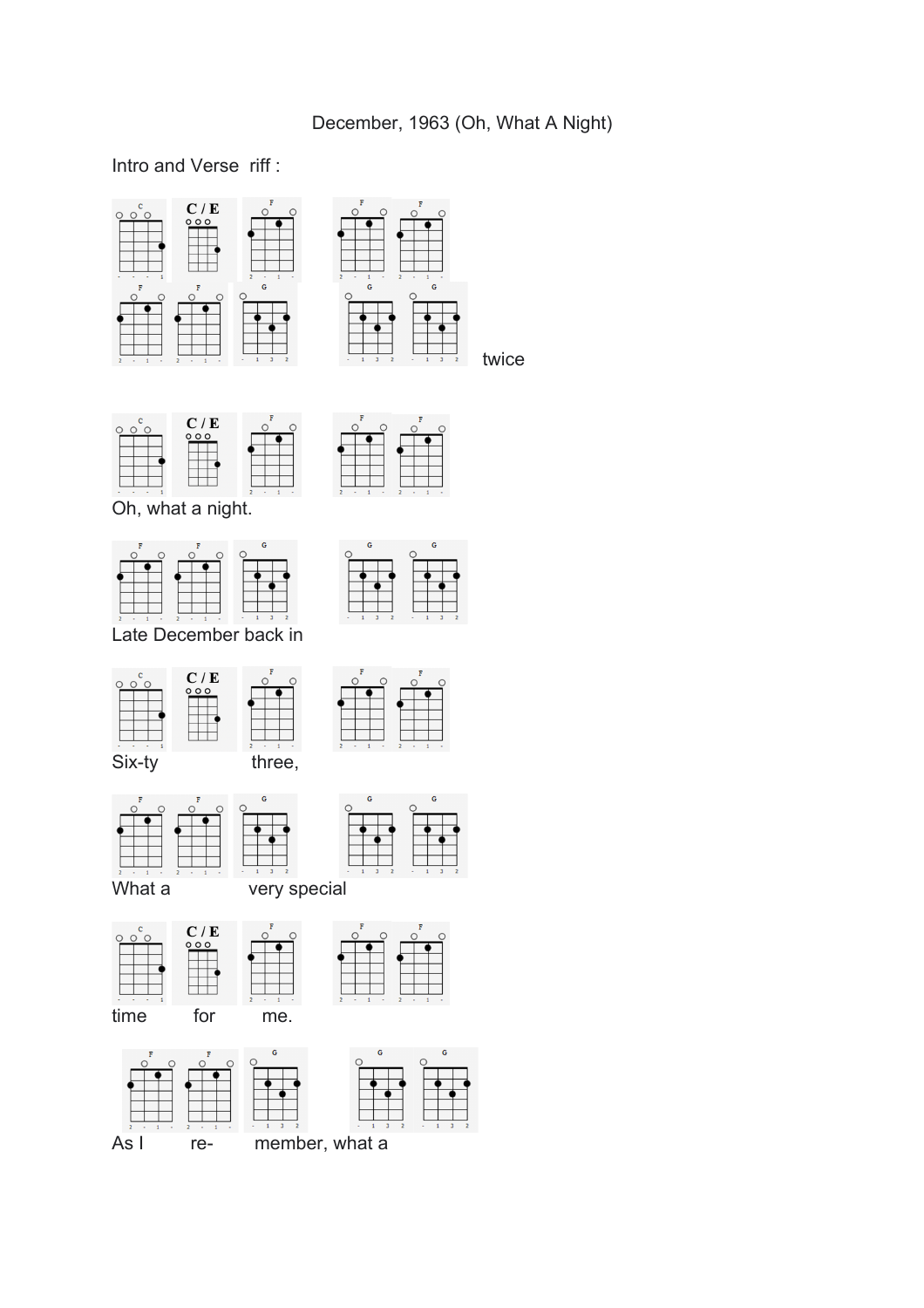



 $\circ$ <sup>F</sup>

 $\circ$ 

 $\overline{\mathcal{O}}$ 

#### **Verse 2**







you know  $\begin{array}{ccc} \n\sqrt{5} & \text{d} \cdot \text{d} \cdot \text{d} \cdot \text{d} \cdot \text{d} \cdot \text{d} \cdot \text{e} \cdot \text{e} \cdot \text{e} \cdot \text{e} \cdot \text{e} \cdot \text{e} \cdot \text{e} \cdot \text{e} \cdot \text{e} \cdot \text{e} \cdot \text{e} \cdot \text{e} \cdot \text{e} \cdot \text{e} \cdot \text{e} \cdot \text{e} \cdot \text{e} \cdot \text{e} \cdot \text{e} \cdot \text{e} \cdot \text{e} \cdot \text{e} \cdot$  $\circ \circ \circ$ 











 $000$ 











 $\overline{O}^{\overline{F}}$ 









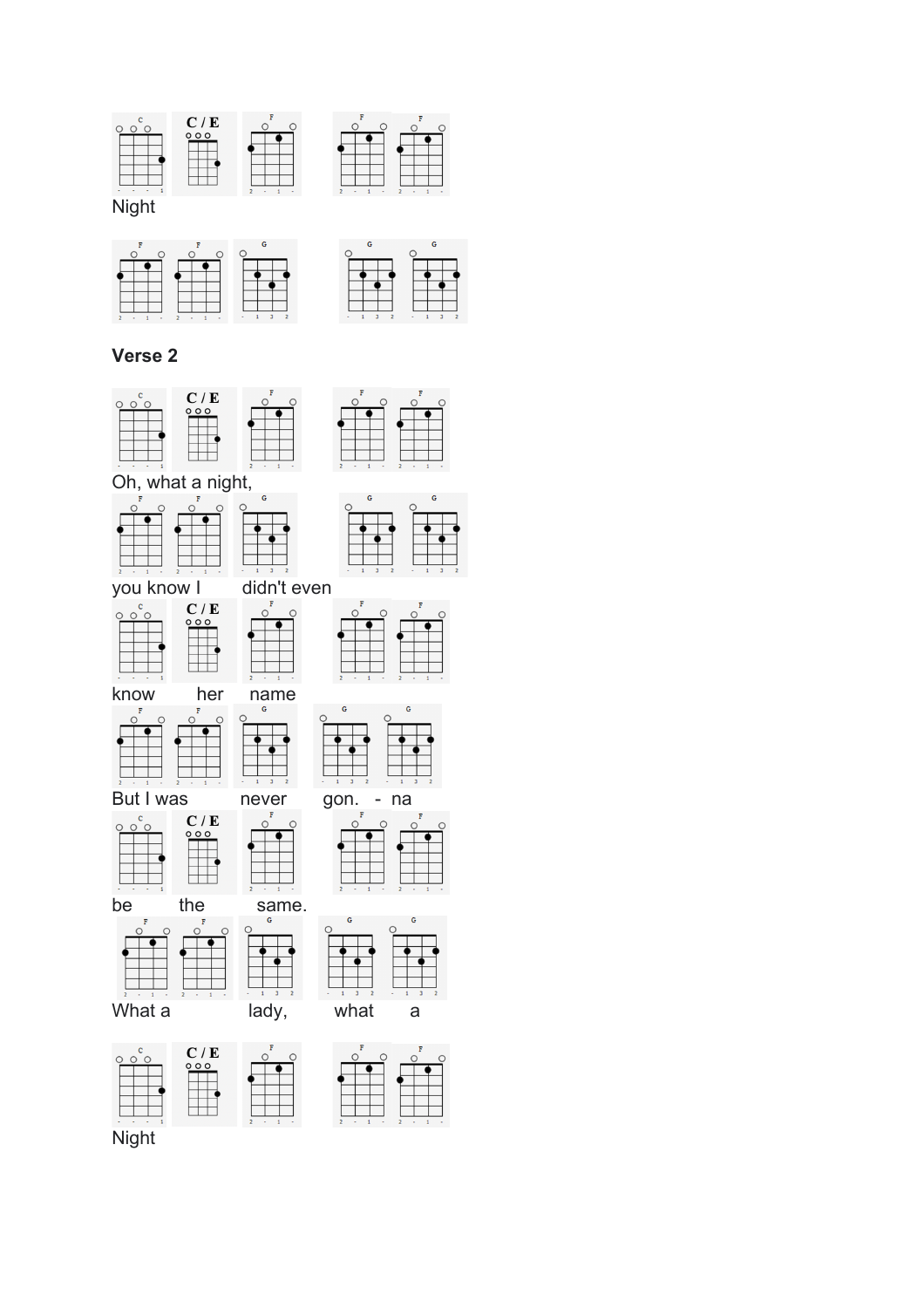

#### **Bridge**





Ġ.

Oh, I, I.





Oh my, as I recall it ended much too soon





G

 $\circ$ 

Oh what a night,











surr-

ender, what a

mer- $\overline{F}$ 

 $\mathsf{G}$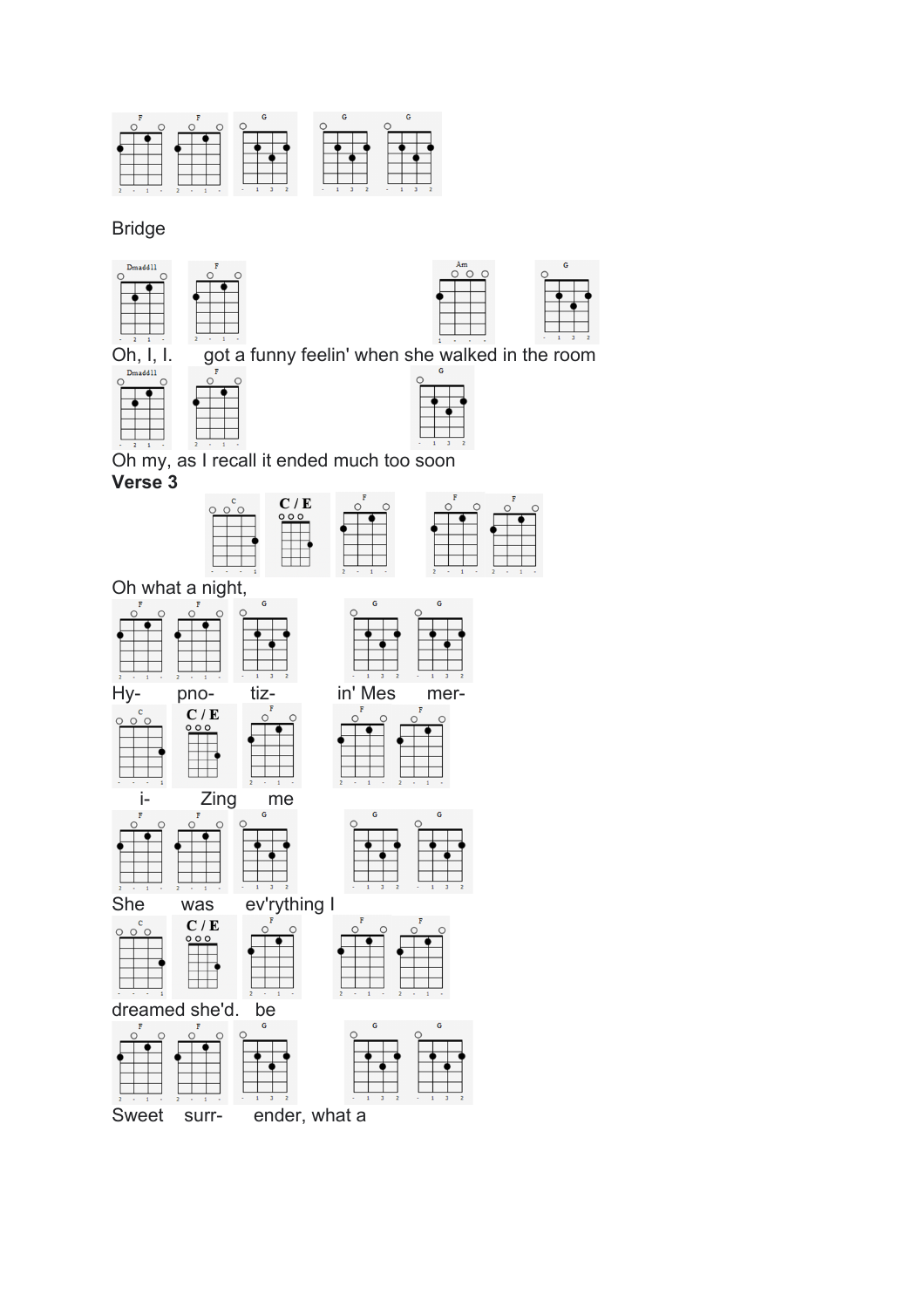

Night



# **Bridge 2**



I felt a rush like a rollin' ball of thunder

|  | Dmadd11 |
|--|---------|



Spinnin' my head around and takin' my body under













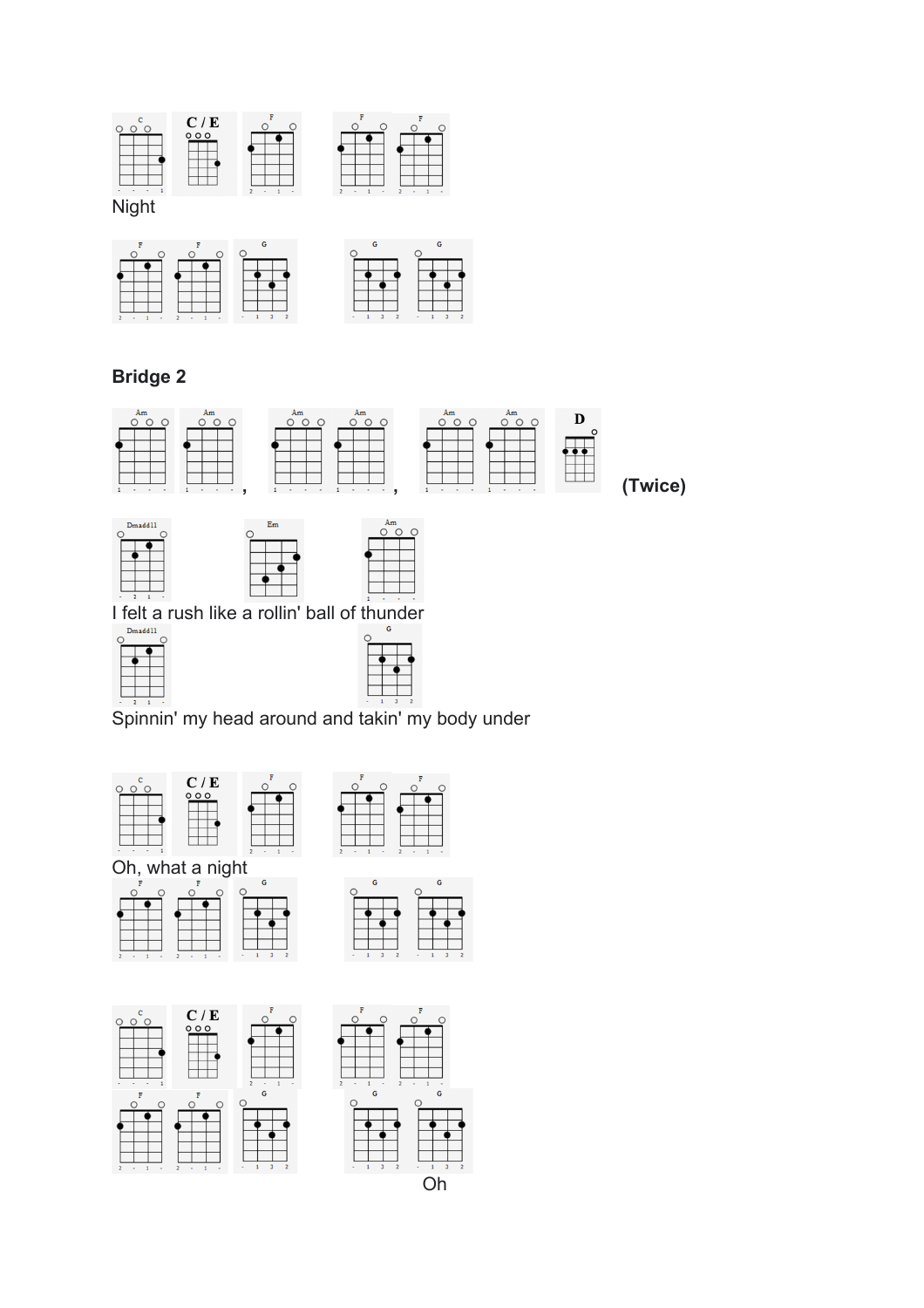### **Bridge**







| ain |  |
|-----|--|
| G   |  |
|     |  |
|     |  |
|     |  |
|     |  |
|     |  |
|     |  |
|     |  |
|     |  |

 $\mathbf{G}$ 

Oh my, as I recall it ended much too soon

#### **Verse 4**















 $\circ$